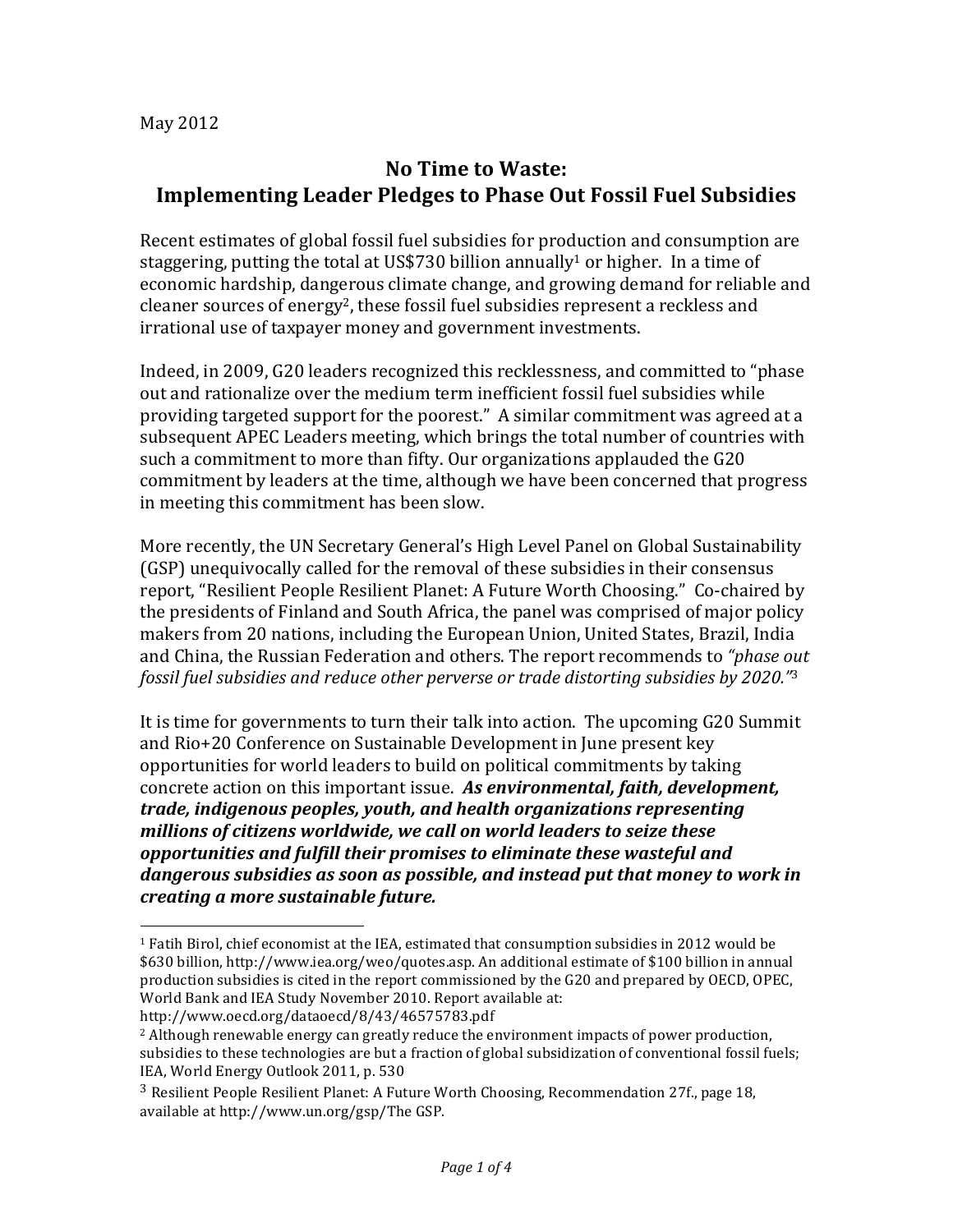#### There are four key steps that governments should take at the G20 and Rio+20 **Summits to translate these commitments into concrete action to eliminate fossil fuel subsidies:**

## **1) Define Plans to Phase out Fossil Fuel Subsidies by 2015**

In Pittsburgh in September 2009, G20 leaders pledged to "phase out and rationalize over the medium term inefficient fossil fuel subsidies while providing targeted support for the poorest." Progress however has been slow. In order to fulfill this historic commitment, leaders should immediately establish a timeline for this process. Countries should agree to eliminate fossil fuel subsidies by 2015.

## **2) Increase Transparency and Consistency in Reporting of Subsidies**

An obvious first step to removing subsidies is to catalog *all* existing fossil fuel subsidies. Reporting and reform should be separate processes. Up to now, the disclosure of producer subsidies in particular has been lacking in many countries. It is imperative that governments commit to fully and fairly disclosing the existence and value of all fossil fuel subsidies in order to allow for informed, robust plans for reform.

#### **3)** Incorporate assistance and safeguards to developing countries, as well as **poor and vulnerable groups:** Fossil fuel subsidy removal, particularly consumption subsidies, will only be successful by incorporating safeguards for poor and vulnerable groups, and by assisting with financial, technical and capacity building in developing countries, where needed.

## **4)** Establish or identify an international body to facilitate and support Fossil **Fuel Subsidy Reform**

An international body should be created or identified to support the global effort to phase-out fossil fuel subsidies. This body, wherever it is housed, should be transparent, inclusive of civil society, balanced to include representation from developed and developing countries, and sufficiently empowered to assess commitments by countries.

The body would be tasked to define and review proper and regular reporting by all countries. This reporting should include all fossil fuel subsidy types as well as the actions and expenditures taken by countries to reduce subsidies, and be subject to independent measurement and verification.

*When you're in a hole, stop digging!* The time is now to strengthen political commitments with action to begin the transition from dirty fossil fuels to a cleaner energy economy. Continuing to subsidize fossil fuels makes no sense given the need to greatly reduce our collective reliance on fossil fuels that are contributing to global warming. The steps above represent critical initial, overdue elements of that transition, and we stand at the ready to support government efforts to implement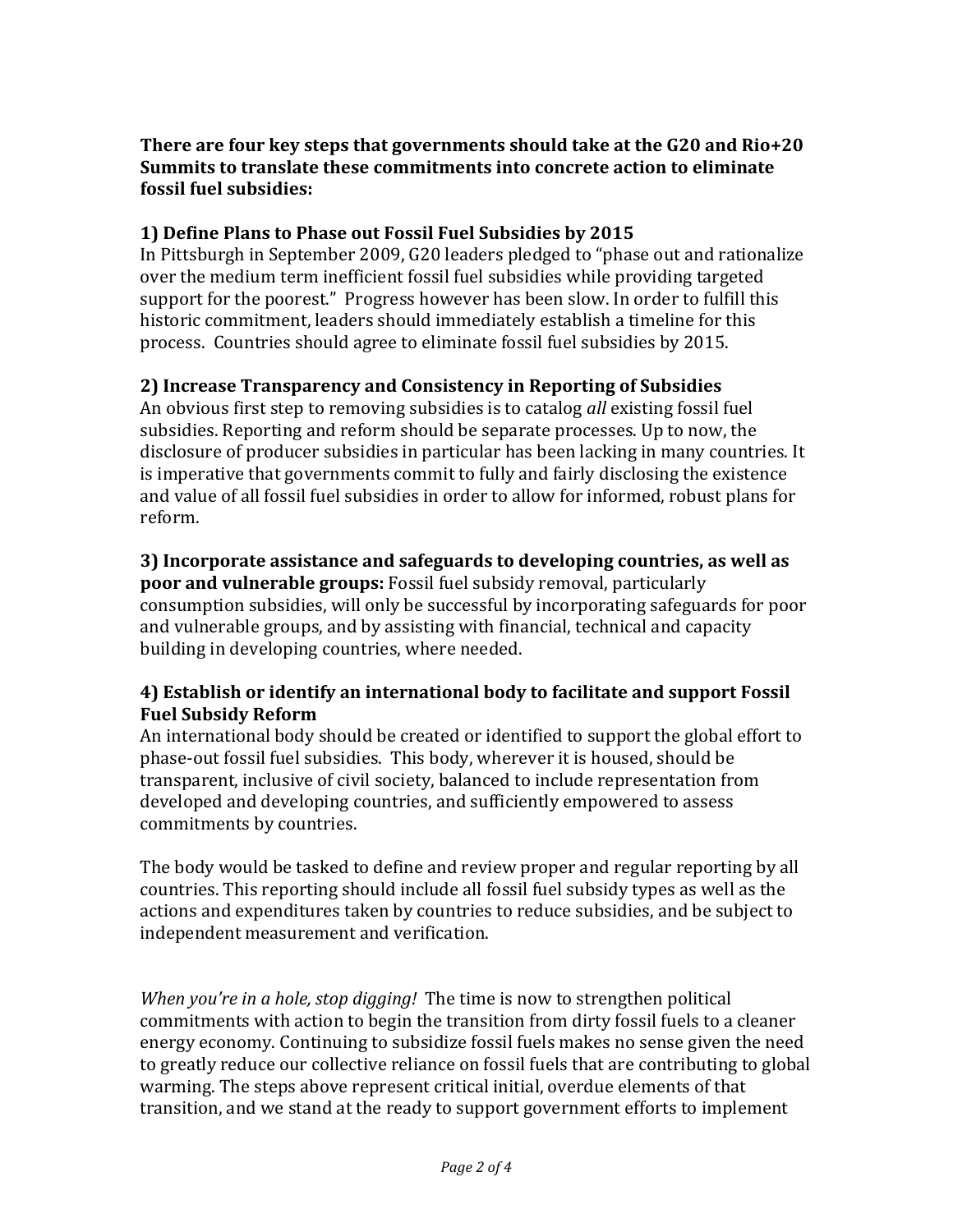deadlines for phase out, reporting and international support for effective fossil fuel subsidy removal.

*This statement is supported by:* Abibimman Foundation (Ghana) Amigos da Terra – Amazônia Brasileira AOLPA (Canada) Australian Climate Justice Program Australian Conservation Foundation Avaaz Basic South Initiative BC Sustainable Energy Association Bond Beter Leefmilieu (Belgium) Campaign against Climate Change, UK Canadian Voice of Women for Peace Canadian Youth Climate Coalition Catholic Agency for Overseas Development - UK CDM Watch CEE Bankwatch Network Center for Biological Diversity Christian Aid Citizens Climate Lobby (Canada) Citizens for Public Justice (Canada) Clean Air Action Group, Hungary Climate Action Network Australia Climate Action Network Canada Climate Action Network Europe Climate and Health Alliance (Australia) COCEDA (DR Congo) Concerned Citizens against Climate Change Conservation Council of South Australia CXI AD Group, the Netherlands Earth Day Network (US) Earth Track **Earthworks** EcoEquity, USA Ecological Association EKO-UNIA (Wroclaw- Poland) Edmonton Friends of the North Environmental Society (Canada) Energy Forum - Sri Lanka Environment Victoria (Australia) European Environmental Bureau (EEB) Focus, Association for Sustainable Development (Slovenia) For Our Grandchildren (Canada) Forum Umwelt & Entwicklung (Germany) Friends of the Earth - Spain